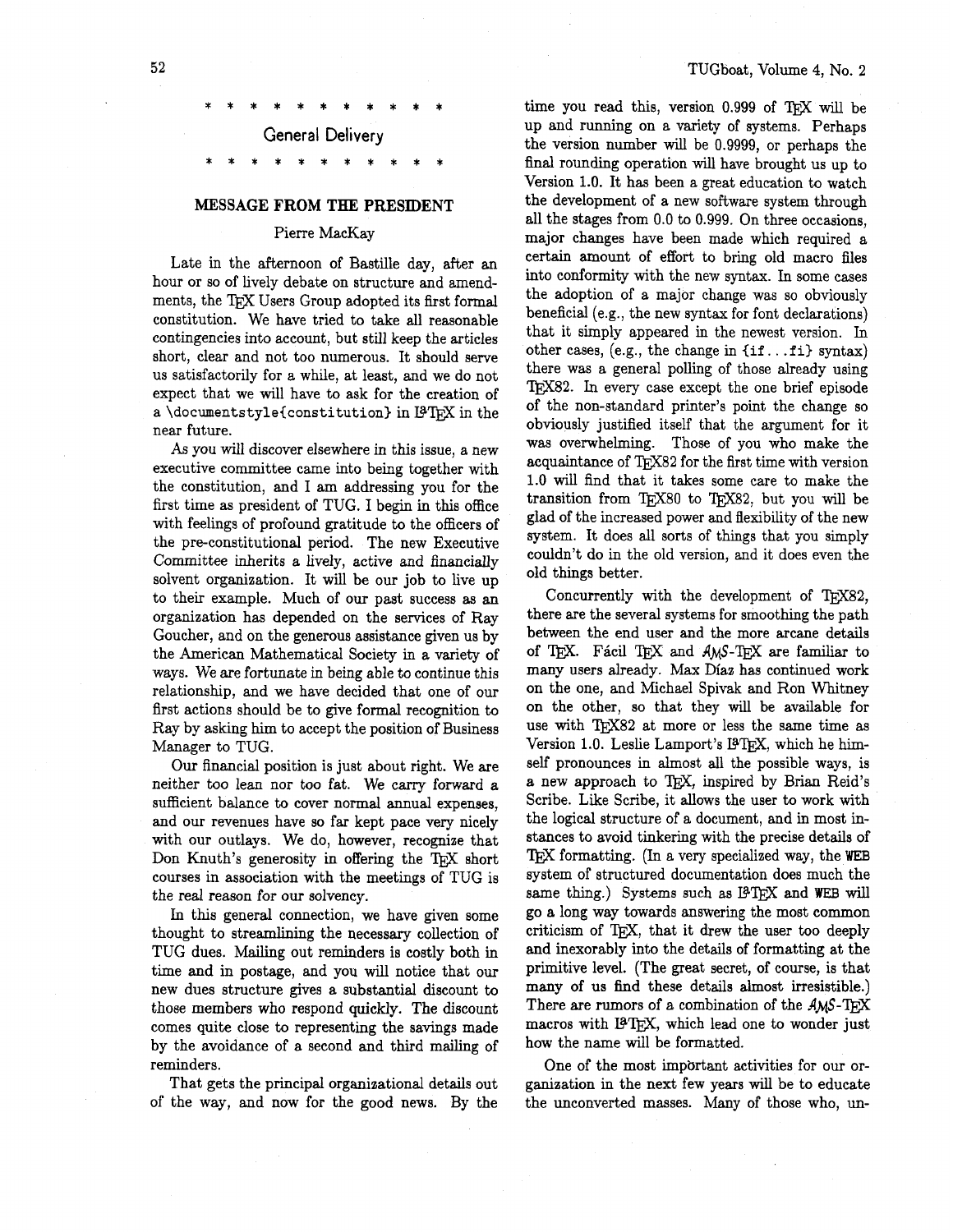#### TUGboat, Volume 4, No. 2

til now, have resisted the seductions of typesetting are ready to take a second look. It would help a great deal if we could easily lay our hands on convincing examples of the benefits of using T<sub>F</sub>X. It was proposed at this year's meeting that we provide for this information in two ways.

- 1. We should maintain a bibliography of articles about experiences with TFX and METAFONT. This will be particularly helpful for those articles which have appeared in unexpected journals. If you know of any, please send the reference to Barbara Beeton at the American Mathematical Society.
- **2.** We should also keep a list of books published using TEX, and for this we need a really full description. Which TFX was used, and in which flavor? Which macro packages and fonts, on which CPU? What consultation, if any, on layout and design? What output device or devices? What printing system and what paper stock? Supplying this information should not discourage anyone from a more extensive description of the problems and triumphs of book-production, but let's start with the information.

**As** these lists grow, we will be able to answer questions about TFX in the most effective way of all, by pulling a book off the shelf and saying, "That is TFX."

The urge to predict is an occupational hazard of this sort of office, so I will venture a single guess that some time in the near future the TFX community and the TEX Users Group are going to grow very suddenly indeed. I would not be at all surprised to see them double in a single year, though I will not go so far as to guess which year. The future looks very interesting indeed.

## **MINUTES OF THE TWX USERS GROUP STEERING COMMITTEE MEETING**

# July 13-14, 1983 Palo **Alto,** Calfornia

The Steering Committee of the TFX Users Group met on July 13 and 14 to conduct business. An ad hoc version of the Finance Committee met on July 12 and drafted recommendations for action by the Steering Committee. Those recommendations and the Steering Committee actions taken were:

(1) **h** order to reduce clerical resources required by late membership renewals, two rates for dues should be established for 1984: a normal rate of \$28, with a discount for renewal by January 31 of \$3 for an early renewal rate of \$25.

The Steering Committee agreed that an early renewal discount to help reduce clerical costs was needed and established a basic membership rate of \$30, with a \$10 dollar discount for renewals paid prior to January 31; that is, memberships paid prior to January 31 will cost \$20.

Institutional memberships for 1984 should be priced as follows:

| educational | \$200 with \$25 discount                                          |
|-------------|-------------------------------------------------------------------|
|             | per course or meeting<br>non-educational \$300 with \$35 discount |
|             | per course or meeting                                             |

The Steering Committee approved this recommendation.

(3) The majority of our foreign memberships include postage for air mail delivery. In order to reduce administrative costs, **all** non-North American memberships should be priced to include air mail.

With the information from Ray Goucher that air mail would cost about \$5 per year, the Steering Committee decided to price non-North American memberships at \$35 per year, subject to the above \$10 early renewal discount.

(4) Back issues should be priced consistently at \$15 per issue. The current scheme which sets the price for each back issue of TUGboat at the cost of membership for that year is confusing to administrate and even more confusing to explain to new members.

The Steering Committee agreed that back issue prices be consistently priced at \$15/issue.

(5) The Finance Committee felt there was a potential for the abuse of institutional memberships by large organizations with multiple sites. They recommended that individual memberships which resulted from a single institutional membership be restricted to a single address or location.

The Steering Committee felt that this would prevent several of our current institutional members from being able to justify subsequent institutional memberships. Frequently a large firm may have only one TUG member in each of several sites and would not be willing to pay an institutional membership for each. The Steering Committee therefore decided that all of the individual memberships associated with a single institutional membership need not be at the same address.

Some members expecting to attend only one day of the meeting have inquired about a rate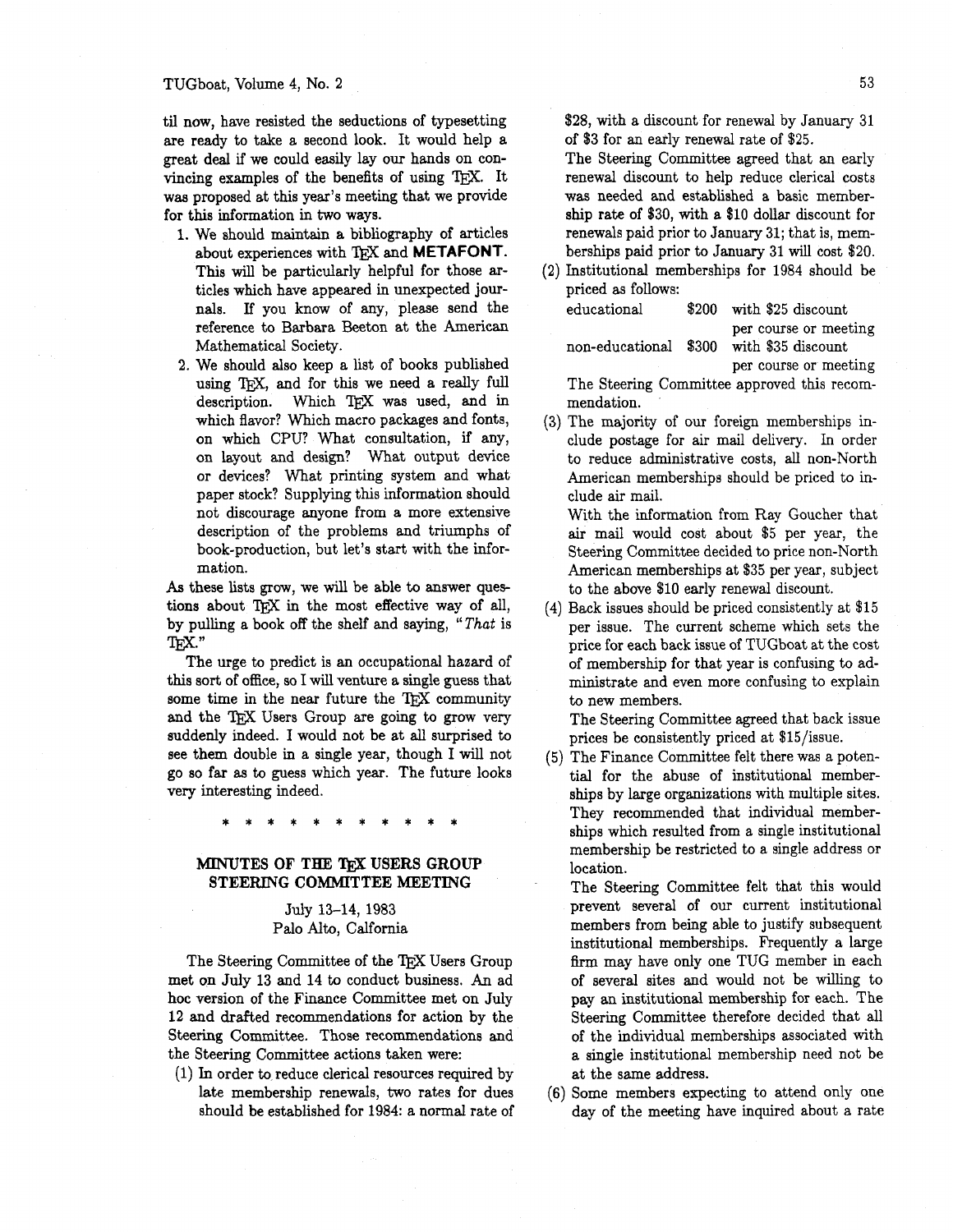for partial attendance at the meeting. The Finance Committee recommended that registration is already complicated to administer and that there should not be a partial meeting rate.

The Steering Committee approved this recommendation.

(7) Questions about potential TUG-sponsored courses were raised without recommendations: Should TUG sponsor future TFX-related courses? Should these courses be always connected with the annual meeting? Should they be scheduled at other times and places?

The Steering Committee was in favor of the concept of offering TUG-sponsored courses on topics related to TFX and typesetting at various times and places in in addition to the traditional course with the annual meeting. Topics suggested for such courses included IPTFX, output devices, book design, output routines, and AMS-TFX internals. A motion to authorize courses courses in TUG'S name and to hire professionals to teach as appropriate was tabled until after the General Meeting.

- (8) There should be geographic area coordinators in addition to the current Site Coordinators. The new title Area Coordinator was created. A request for volunteers and/or areas which feel the need for an hea Coordinator will be published in the next TUGboat. If appropriate, we will consider proposing a bylaw change next year.
- (9) Provision should be made for annotating the membership lists to indicate members who do T<sub>F</sub>X consulting.

Ray Goucher was authorized to determine an appropriate fee for such annotation and make provision for these notes in the membership lists.

Arthur Keller has offered to teach a TFX for Beginners class at Stanford during quarter break next June or August. The class would last one week and consist of morning lectures followed by afternoons of lab time using LOTS. The course would be aimed at technical people who already understand at least one editor to minimize the amount of time spent teaching how to use the computer and to maximize the time spent learning TEX.

We need to provide in the budget for Ray's time; the AMS will no longer subsidize his considerable services to TUG. The Steering Committee recommended the following addition to the proposed TUG bylaws to provide explicitly for his services:

The Finance Committee has the power to secure the services of a Business Manager who will report to the Finance Committee.

It was resolved that the costs of travel to the TUG meeting of the Executive Committee be covered if necessary to enable them to attend and to empower the Finance Committee to waive the conference fee when appropriate.

**As** its final item of business, the outgoing Steering Committee passed a resolution thanking Ray Goucher for the fine job he did in setting up this conference and for **all** of his service on behalf of the TFX Users Group.

At a brief meeting on July 15 the outgoing Steering Committee met to select members of the new Steering Committee as provided in the newly adopted Operating Procedures. This being accomplished, the outgoing Steering Committee adjourned.

> Respectfully submitted, Susan Plass

## July 15, 1983

The following persons were present at the meeting:

| Don Knuth     |
|---------------|
| Pierre MacKay |
| Monte Nichols |
| Susan Plass   |
| Lynne Price   |
| Joey Tuttle   |
| Sam Whidden   |
|               |

On Friday, July 15,1983, the Steering Committee of the Users Group met at Stanford University. The Business Meeting of TUG took place the previous afternoon, and new officers were elected: Pierre MacKay, president; Joey Tuttle, vice president; Chuck Dupree, secretary; and Sam Whidden, treasurer. The new officers attended the Steering Committee meeting.

At this meeting the fist order of business was to reconstitute the Steering Committee. The following issues were discussed:

- It was decided to send letters **to** the Steering Committee members (whose names appear on the top half of the inside front cover of TUGboat). The letters are to request information about future plans for participation in TUG and the Steering Committee. Thus the Committee plans to determine which members will continue to be active in committee work.
- There **was** general sentiment that Robert Welland should receive a letter of thanks for his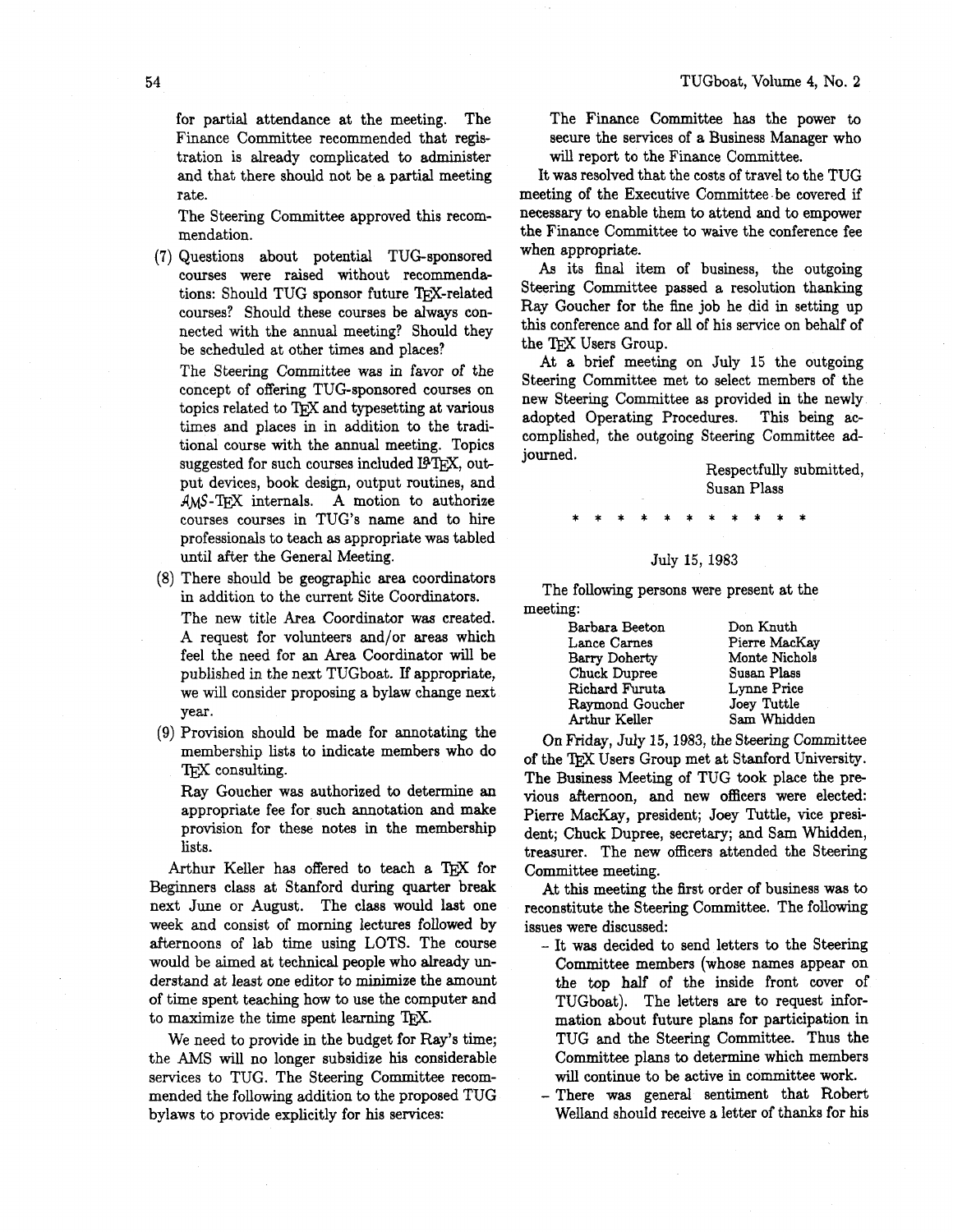work as Editor-in-Chief of TUGboat. Barbara Beeton, who has been the Managing Editor, was appointed to replace him.

- The new members were present, and previous members will be contacted; thus, the Steering Committee has been reconstituted.
- There was a good deal of discussion of next year's TUG meeting, centering around the possible dates. Tentative dates were set, and Arthur Keller is attempting to determine that the dates are as convenient as possible, given the constraints discussed. Final decision on dates was delegated to the Finance Committee. The tentative dates are:

August 13-17 Arthur Keller's TEX users course August **20-22 TUG** meeting August **23-24** short course

Arthur has suggested that the short course concern either the writing of complex macros or the design of typeset formats.

Joey Tuttle has graciously agreed to make arrangements for next year's meeting, as he did for this.

- The Finance Committee was also reconstituted. The four new officers became members of the Finance Committee, and nominations of Arthur Keller and Rilla Thedford were approved by the Committee. Fortunately, both have accepted.
- The Committee wholeheartedly agreed to reappoint Ray Goucher as Business Manager, reporting to the Finance Committee. He was also made an ex officio member of the Steering Committee.
- There was some discussion of the possibility of holding a meeting of TUG members on the East Coast. Such a meeting would not be a formal business function, but would consist of short courses, seminars, birds-of-a-feather sessions, and the like. A TUG meeting on the East Coast might draw a number of new faces, who would buy memberships and contribute their knowledge to the group. It was agreed that we request opinions from the general membership on whether and where a meeting would be held. - Finally, there was a short discussion of the
	- state of TEX in Europe. Ignacio Zabala has volunteered to serve as coordinator of European and United States TUG activity, and the Committee was happy to accept.

Submitted by Chuck Dupree, Secretary, August 18, 1983.

# **Surmnary of** the **Technical Program**  'JPEX **Users Group Meeting Stanford University, July 11-15, 1983**

## AMS-TFX82 Beginning Users Course

Monday and Tuesday, July 11-12, were devoted to a short course for beginning users of  $AMS$ -TEX82, presented by Mike Spivak. All sessions of the course were videotaped, and will be available for purchase or lease (see cover **3** for details). A summary of  $AMS$ -TEX82 commands begins on page 103; arrangements are being made to include the macro package and documentation files on the TFX82 standard distribution tape. Mike will begin in November to rewrite the manual, The Joy of T $\overline{r}X$ .

## TUG Meeting

Wednesday morning, July 13, began with an introduction to TFX and TUG for new users, presented by Ron Whitney. This covered essentially the same ground as his presentation at the 1982 TUG Summer meeting; that session was written up in TUGboat Vol. 3, No. 2, pages 9-12.

#### STATUS OF TEX82

Don Knuth gave an update on the current condition of TFX82 and answered questions from the audience. The most recent status information appears in the article by David Fuchs beginning on page 72.

The Site Coordinators reported the current status of QX82 on their architecture groups' equipment. Birds-of-a-Feather sessions were held by many of the groups. The high points are reported in Site Reports elsewhere in this issue.

#### USING TFX82

Two practical sessions were held for users with different levels of TFX experience. Arthur Keller chaired a tutorial for beginners, and Don Knuth presented some new tricks for macro wizards. Don's fist session was a guided tour through **TRIP. TEX;**  some problems from his second session appear in the Macro Column.

Leslie Larnport described his document formatting package, I<sup>9</sup>TEX. The impetus for I9TEX was Leslie's desire for a tool as well-organized and easy to use as Scribe, but with the full power of TEX underneath. Several common document types are described, and the user is given the ability to choose different styles of titles, running heads, page arrangement, and the like from a diverse predefined set, enabling the user to concentrate on the content of his document. Bibliographic references are maintained as a separate database, and compiled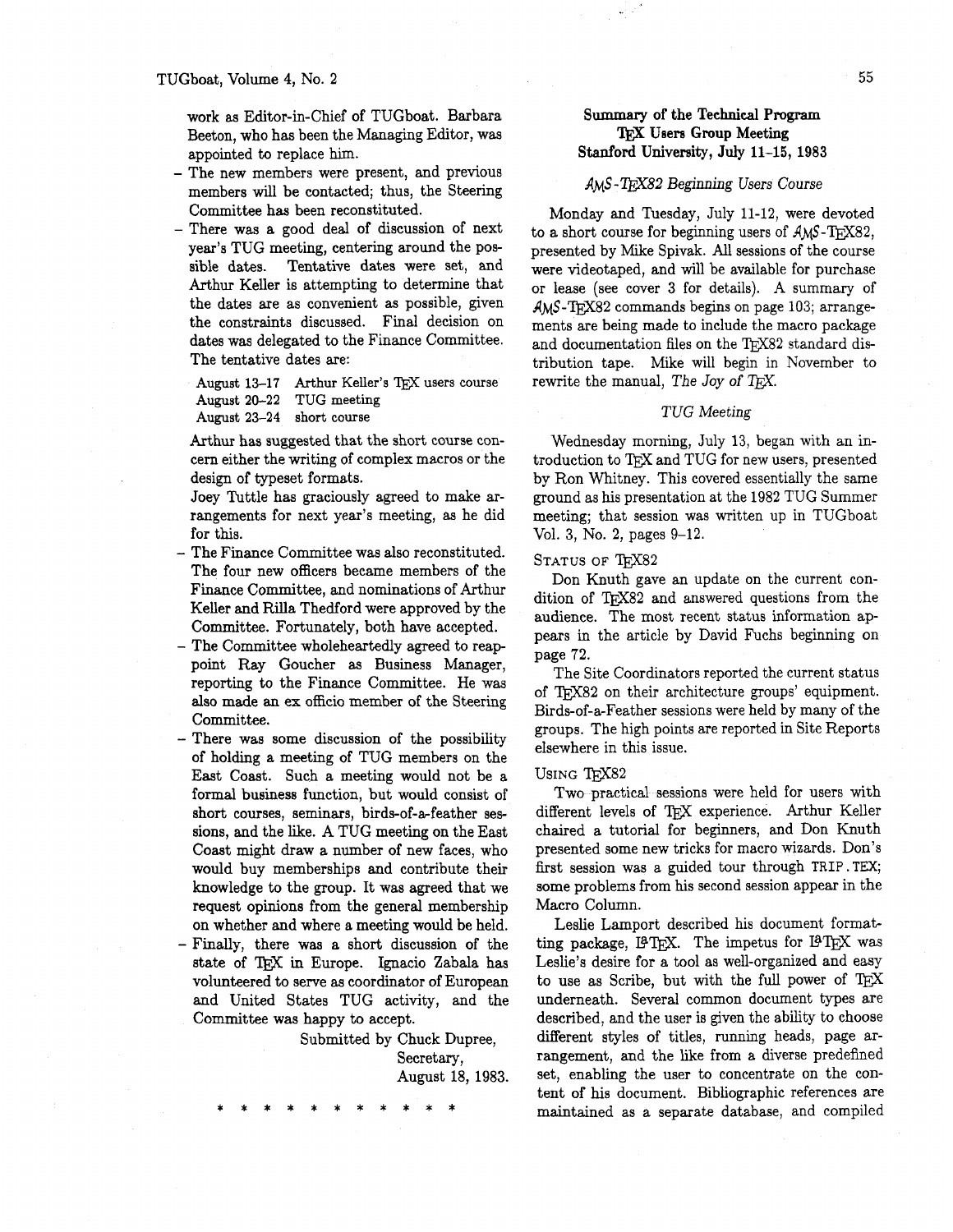for each document as needed. IFTFX is current to T<sub>F</sub>X version .97, and will be upgraded later in the year to version 1.  $AMS-TFX$  has adopted a number of I<sup>9</sup>T<sub>F</sub>X syntax conventions, and a future possibility is the mutual adaptation of these two packages to permit access to the mathematical capabilities of  $AMS$ -TFX within the document structuring framework of **PTFX**.

Roger Woodsmall of Intergraph Corporation gave a presentation on the way his organization has implemented TEX in conjunction with graphic work stations used for a CAD/CAM system and linked to a VAX/VMS. One of their goals is to integrate line art with the text of manuals and other technical publications. Fonts are stored in vector rather than raster format, to avoid rotational problems. Thirdparty word-processing software manages the input, which is later translated to TFX control sequences. A proprietary program, Interpage, merges text and graphics, and has the ability to scale fonts. Output is to an Autologic typesetter; graphics are built up using graphics "fonts", comprising various line segments of suitable weights, dimensions and orientation.

Chuck Dupree described the document production system now being used by the DEC VAX Soh ware Documentation Group. This group produces 15,000 pages of technical documentation per year. They wanted a system which would support multifunction text processing, to include: draft documents, typeset documents, slides, help files, glossaries, etc. Document storage and retrieval and high-quality, direct VAX-to-typesetter output were also important considerations. The system actually developed is based on generic coding of data, and includes automatic page makeup and the direct typesetter **link.** Generic coding requires that data be separated from applications. Elements are identified by their structural content rather than by their appearance on a printed page (thus **keyword**  or *newterm* would be identified, rather than font specification). TFX is neither the input language nor, as of the time of the meeting, the typesetting language used. But  $Tr X$ 's principles conform to the generic coding concept, and translation of a generically-coded document to TEX is straightforward. Conversion of the typesetting function to TFX is a very attractive option.

#### OUTPUT DEVICES

David Fuchs gave a summary of the status of output devices and drivers. Details appear in his article on page 72, also on the output device chart on page 71.

Representatives of several output device manufacturers gave presentations, held open houses, or were available for discussion. The following (in alphabetical order) were represented.

Autologic now manufactures three typesetters suitable for interface to TFX output:

| APS-5              | Micro-5             | Nano-5                     |
|--------------------|---------------------|----------------------------|
| $4000$ $lm$        | $1000$ $\text{lm}$  | $300$ lpm                  |
| 57, 70, 100, 108pc | 57.70 <sub>pc</sub> | 70pc                       |
| $\sim$ \$130,000   | $\sim 372,000$      | \$29,000 base              |
|                    |                     | $\sim$ \$35-41,000 for TFX |

The APS and Micro are suitable for high-resolution  $CAD/CAM$  work. Basic resolution is 723 dots/inch. Speed is in terms of newspaper lines per minute. A high-speed interface, 19.2KB, is available for the APS and Micro. Rotation is available on, and unique to, the Micro. Two auxiliary devices were discussed, the APS-44 (a font/logo digitizer) and the BitBlaster (a plain-paper output device with 300 dot/inch resolution). Autologic will make available Computer Modern fonts as supplied by Stanford, and will update them, for \$2,500, supported.

Hewlett-Packard has installed TFX on a work station, the 68000-based series 200. The output device is a desk-top laser printer, with 300 dot/inch resolution and output speed of 12 pages/minute; this should be available about the end of the year. **A**  hard disk is needed for font storage; font compression is an option. Supported fonts are designed for the printer, not METAFONT fonts, although META-FONT fonts **will** also be available. **A** maximum of 32 fonts may be used on one page. This is a sharedresource system, with a maximum of 4 work stations per group, and up to 4 groups, or 16 work stations, per printer resource. Cost of a single station is about \$50,000, including printer and a 10 megabyte Winchester disk; for a 16-station setup, per-station cost is about \$15-17,000, plus about \$30,000 for the printer. 1.5 megabytes of memory are required on a station to support TFX.

Imagen held an open house, at which was introduced their new 480 dot-resolution printing engine, which is manufactured by Canon as is the printing engine of the Imprint-10. See their ad on page 128.

A representative of Quality Micro Systems described the Lasergrafix 1200, a printing system based on a Xerox 2700 engine, with 300 dot resolution and a speed of **24** pages per minute. The machine is cassette loaded, with two cassettes which can change automatically, or be loaded with two different paper sizes; cassette capacity is 250 sheets. The system is 68000-based. Interfaces are available to a wide variety of computer equipment. 1.4 megabytes of memory are required for an  $8.5 \times 14$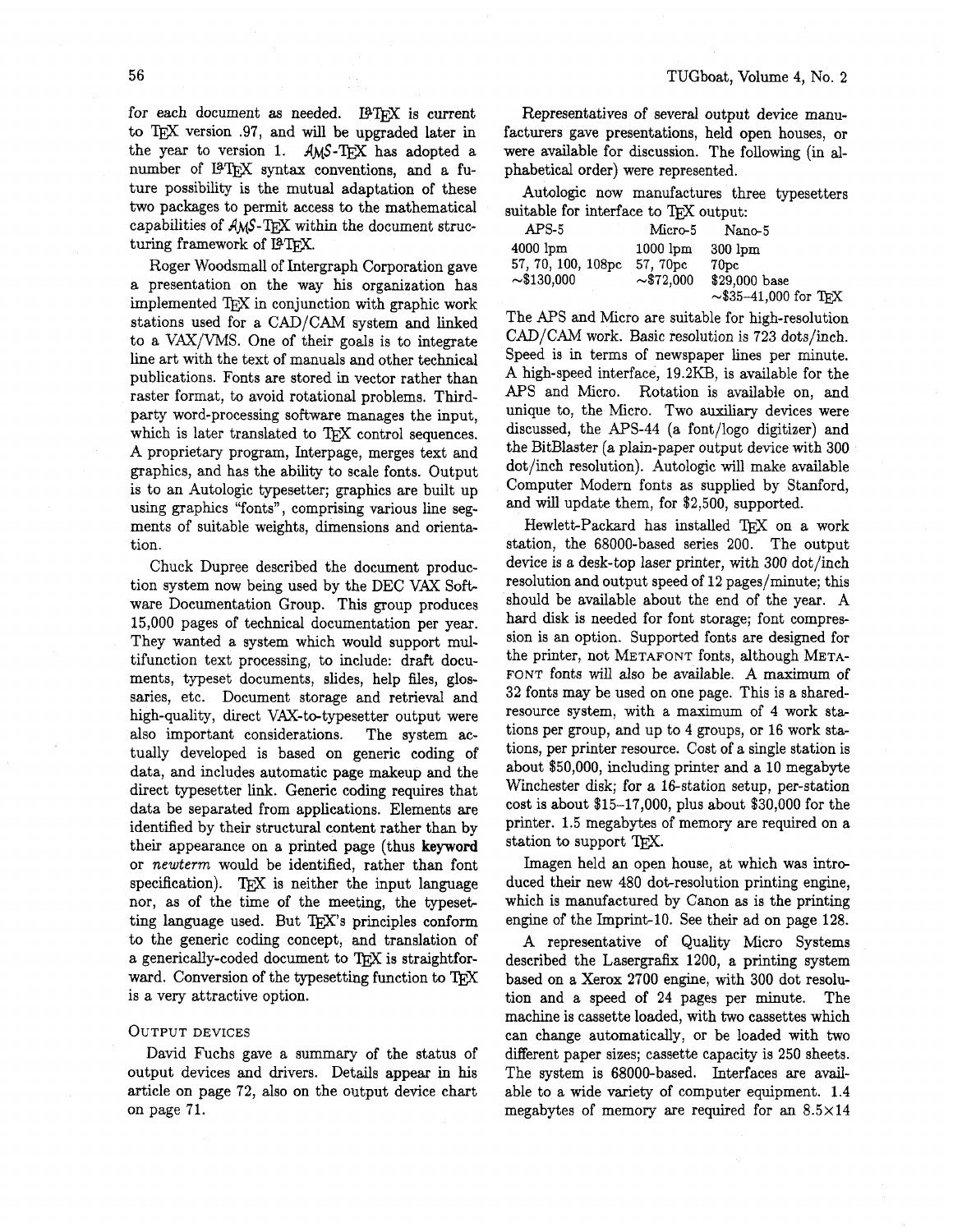inch page; the full raster is generated to permit intermixing of text and graphics. About 30 fonts can be active at once. The hardware cost is \$25,000 with the simplest interface; some interfaces add up to \$1,250. QMS handles a Talaris "software support kit" for the Lasergrafix, which includes a .DVI translator and graphics support, and runs on VAX, DEC 10s and 20s; the Talaris software is fully supported, and is priced at \$3,500.

## FONTS

Chuck Bigelow announced the ATypI (Association Typographique Internationale) seminar on electronic and traditional methods of letter design, to be held the first week of August at Stanford (the program appeared in TUGboat Vol. 4, No. 1, page 33). He also showed off an advance copy of the August 1983 issue of Scientific American, which contains an article on digital typography by him and Donald Day. Presentations by three of his students followed, on current work in electronic type design, with emphasis on METAFONT.

John Hobby described his work METAFONTing Chinese characters. Each character is composed of one or more distinct segments, or radicals. The radicals, in turn, are composed of strokes. John's approach, which is truly "meta" in nature, defines the strokes in such a way that their shape within a character adjusts automatically to the shape of the space occupied. New spline routines were created to yield smoother curves, and "no surprises". These fonts have been constructed in three weights: a "normal" weight, as would be used in books or journals; a bold version, similar to that used for newspaper headlines or posters; and an extra-light version. The style of the stroke terminators varies with the weight: small flourishes accompany the normal weight; the bold strokes have squared-off, blunt ends; the flourishes on the extra-light strokes are quite prominent compared to total stroke length. John's work has been published as a Stanford Computer Science Department Report.

Lynne Ruggles described software for converting meta-fonts back and forth between property-list and .TFM form (PLtoTF, TFtoPL) and between character and **.PXL** form (PXtoCH, CHtoPX). Propertylist (for font metrics) and character (for character shapes) files are readable by human beings on a terminal screen, and may be edited to make ad-hoc adjustments for testing, or to "clean up" the images especially of small-size fonts for low-resolution output devices. This font-manipulation software is written in WEB.

Dave Siege1 described the construction of METAFONT descriptions for several alphabets drawn

by Hermann Zapf for use in mathematical composition, and known collectively as "Euler". The final implementation is not truly " $meta$ "--outlines and the "double draw" technique have been used extensively. The results are very good at 10 point, but they can be scaled only linearly, and their acceptability decreases sharply with increase or decrease in point size. (A lower-case Fraktur alphabet developed by Scott Kim using more nearly meta-descriptions may scale.) A bit-pad interface was developed to input point coordinates for the METAFONT descriptions; use of this tool has cut initial entry time to about a half hour per character. The means by which Euler fonts may be made generally available has not yet been determined.

#### How TO OBTAIN TFX82

The generic WEB source for TFX82 and associated software is available on tape from Maria Code; an order form is included in this issue on page 129. The generic tape will include change files for several computer types, but some architecture-specific tapes have now been made available, and users of those types of hardware are advised to obtain the specific distribution tape. Details are on the order form. Please note that Maria Code is only the tape distributor. While she can tell you what version of TFX82 is on the current tape, she cannot answer technical questions. Questions regarding particular implementations, availability of output drivers, etc., should be directed to the Site Coordinators.

#### PLANNING AHEAD

The technical program was arranged by Joey Tuttle. He has agreed to perform the same function for next summer's meeting, and would welcome any suggestions or volunteers; he can be reached at I. P. Sharp Associates, Palo Alto, (415) 327-1700.

Barbara Beeton

# List of Participants, **TUG** Summer Meeting and Introductory AMS-TFX82 Short Course Stanford University, July 11-15, 1983

In the following list, names of persons attending only the meeting are not specially marked; attendees at only the Short Course are starred; attendees at both the Meeting and the Short Course are flagged by a *t.* 

- Anderson, Keith Automatic Data Processing
- Armetta, Lois Lawrence Berkeley Laboratory
- Ballance, Bob Hewlett-Packard Research Labs. \* Barrera, Josephine - U.C./Lawrence Berkeley Laboratory
	- Beatty, Stuart Hewlett-Packard
	- Beebe, Nelson University of Utah
- Beeton, Barbara American Mathematical Society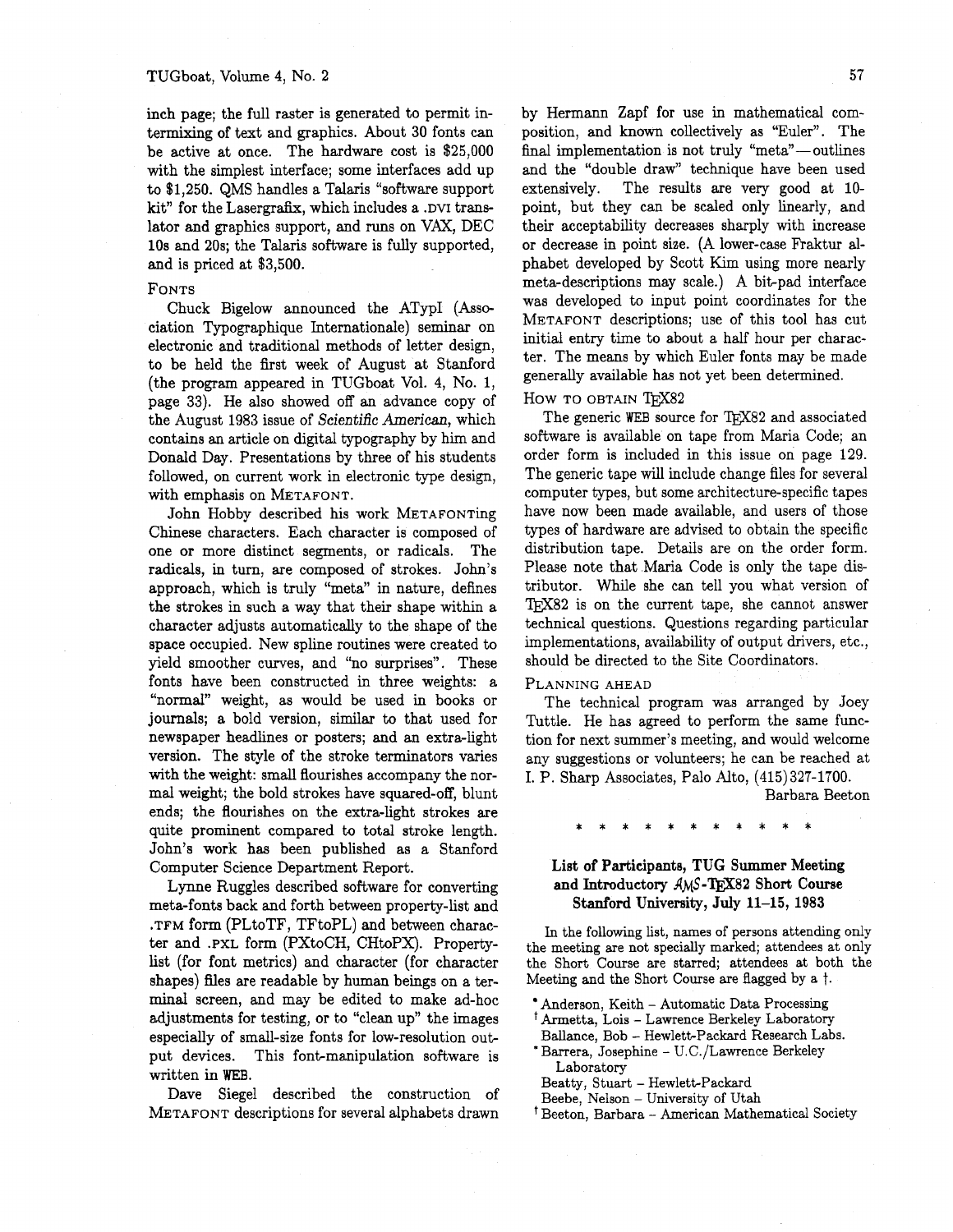'Hall, Diana - Computer Science Department, Stanford University Hansen, Linda - Lawrence Livermore Laboratory 'Harrison, Michael - University of California Heatlie, Valerie - Lawrence Berkeley Laboratory Hsu, Agnes - Computation Center, National Research Council of Canada Ion, Patrick - Mathematical Reviews, American Mathematical Society <sup>†</sup> Isensee, Philip - Iowa State University Jackson, Calvin - California Institute of Technology Jacobson, Van - Lawrence Berkeley Laboratory <sup>†</sup> Jaeger, Dennis – Automatic Data Processing Janko, Wolfgang - Karlsruhe University and University of California, Los Angeles Janson, Barbara - American Mathematical Society \* Jensen, Sharon - Stanford Linear Acceleration Lab Kaylor, Richard - Hewlett-Packard Keller, Arthur - Computer Science Department, Stanford University Kellerman, David - Oregon Software Kim, Julius - Grumman Data Systems Kitajirna, Yasuko - Hugh Graham Secretarial Service Knuth, Donald - Computer Science Department, Stanford University Krapp, David - CALMA Lamport, Leslie - SRI International Langley, Jim - Hewlett-Packard <sup>†</sup> Laurent, Kevin – U. S. Geological Survey Leary, Pat - Sandia National Laboratories Leung, Sheon - Signetics, Inc. MacKay, Pierre - University of Washington Mallett, Rick - Carleton University \* McCluskey, Joseph - Center for Reliable Computing, Stanford University McCormick, Jutta - Computer Science Department, Stanford University McGilton, Henry - Sun Microsystems Melen, Shirley - Center for Information Technology, Stanford University Merrell, Greg - MSM Company Mesirov, Jill - American Mathematical Society \* Milenkieca, Joan - University of California Moffat, Shannon - Center for Information Technology, Stanford University Mohr, August S. - Editor, UniForum 'Monroe, Beverly - U. S. Geological Survey Moortgat, Hugo - University of Santa Clara Moran, Rita - Computer Systems Laboratory, Stanford University Morris, Tom - University of North Carolina Naugle, Mary - Texas A&M University Naugle, Norman - Texas A&M University Nichols, Monte - Sandia National Laboratories Olurn, Ken - Fairchild Osmond, Carolyn 0. - Information Handling Services Pagan, Carol - U. S. Geological Survey Palais, Richard - Brandeis University Parker, Don - Quality Micro Systems, Inc. <sup>†</sup> Penny, S. Keith - Union Carbide Corp. Pesch, Roland - I. P. Sharp Associates Pickering, Jane - Computer Science Department, Stanford University Plass, Susan - Center for Information Technology, Stanford University

58 Bentley, Nancy - Unidot, Inc. ' Berry, Paul - I. P. Sharp Associates Bertelsen, Erik - University of Aarhus 'Boozer, Shirley - Stanford Linear Acceleration Lab <sup>†</sup> Bringmann, Michael - Quality Micro Systems, Inc. \* Brock, Rosemary - Computer Systems Laboratory, Stanford University Bronson, Mark - Lawrence Berkeley Laboratory Brotsky, Dan - Massachussetts Institute of Technology Brower, Virginia - Stanford Linear Acceleration Laboratory Brown, Fon - Hewlett-Packard Brown, Malcolm - Center for Information Technology, Stanford University Bryant, Sara - McGraw-Hill, Inc. Bryant, Sara – McGraw-rini, mc.<br>\* Buckle, Monique – Université du Québec à Hull Buckle, Normand - Université du Québec à Hull<br>Buckle, Normand - Université du Québec à Hull Burr, Norman - Lawrence Livermore Laboratory Burton, Mark - Scan Laser Limited Campanaro, Frank - Autologic, Inc. Carnes, Lance - TeXeT Carter, Belinda - SAS Institute Cerofolini, Luigi - University of Bologna Chappell, Elsie - SRI International Chessman, Samuel - TYX Corp. Cheung, Lucy - Stanford Linear Acceleration Lab <sup>†</sup> Christopher, Lydia – Center for Reliable Computing, Stanford University Clement, Colin - Hewlett-Packard Crumly, Jim - Hewlett-Packard Curtis, Dan - Imagen Corp. Cuzzo, Clint - Hewlett-Packard Day, Chris - Lawrence Berkeley Laboratory Deus, Patty - American Mathematical Society Diffie, Whitfield - Bell-Northern Research Doherty, Barry - American Mathematical Society Dupree, Chuck - Digital Equipment Corp. Durland, Tom - Information Handling Services Eastman, Pat - CADTEC Corp. \* Eldridge-Diaz, Evelyn - Artifical Intelligence Lab, Stanford University Ferandin, Bette - Stanford Linear Acceleration Lab Ferguson, Michael - INRS - Telecommunications Fidelman, Susan - University of California <sup>†</sup> Fina, Pat - Massachusetts Institute of Technology \* Flynn, Kathleen - Stanford University Fossati, Elaine \* Frary, Nancy - Lawrence Livermore Laboratory Fuchs, David - Computer Science Department, Stanford University Furuta, Richard - University of Washington <sup>†</sup> Gaffney, Charles - Pascal News

- \* Garrett, Liz Lawrence Livermore Laboratory
- \* Gaskins, Robert Bell-Northern Research
- \* Gessner, Barbara U. S. Geological Survey Gold, Lynn - Kestrel Institute
- Goldberg, Donna Center for Information Technology, Stanford University
- Goucher, Raymond E. American Mathematical Society
- Grosso, Paul University of Michigan
- Guenther, Dean Washington State University
- <sup>†</sup> Gurel, O. IBM Scientific Center
- Haley, Larry Hewlett-Packard